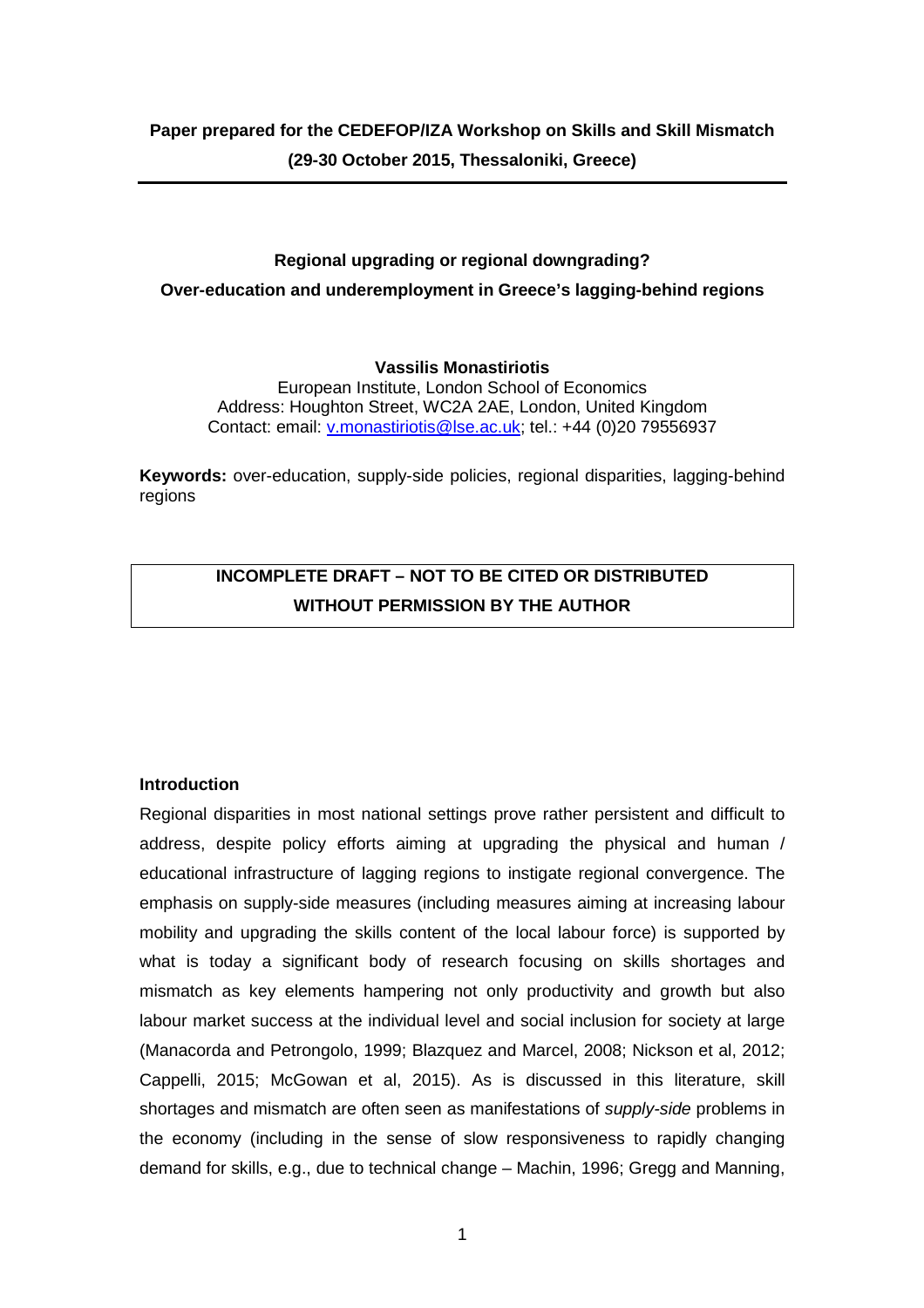1997; Haskel and Martin, 2001; Cappelli, 2015). It is thus thought that addressing these (e.g., through vocational education and training or through incentivising jobsearch and labour mobility – for shortages and mismatch, respectively) can contribute significantly to improving economic outcomes at both the micro (individual) and macro levels, thus resulting in higher levels of employment, wage growth / progression, productivity and, ultimately, output growth.

Despite this, in many of the lagging regions labour market conditions suggest that problems of skill shortages and educational gaps are rather limited; while, instead, such supply-side problems are often more pressing in the most dynamic regions. This is a rather problematic observation, as it suggests that aiming at upgrading the physical and human / educational infrastructure of lagging regions may not be a sufficient – or even a necessary – condition for addressing persistent regional economic disparities and thus for supporting economic development at the local (and national) level. Indeed, despite this emphasis on skill shortages and, more generally, the under-supply of appropriate skills as barriers to economic development, it appears that problems of development, at least at the sub-national level, are often linked to the incidence of over-education, i.e., of the tendency of individuals to be located in jobs with lower educational requirements (and/or skill content) than this that they possess (Green and Owen, 2003). In the academic sphere, attention to the issue of over-education has its roots to the old literature of 'bumping down' (Reder, 1955; Metcalf, 1975; Borghans and de Grip, 2000; Lene, 2011) and has more recently obtained a new impetus through studies examining more contemporary, but related, notions such as job competition and employer sorting (Muysken and Weel, 1999; Ordine and Rose, 2011; Croce and Ghignoni, 2012). Although parts of this discussion connect directly to questions of skill mismatch, i.e., with the incidence of over-education co-existing with that of under-education and unemployment / employability problems (Battu and Sloane, 2000; McGuinness, 2006; Leuven and Oosterbeek, 2011) and thus problems of supply and labour market frictions (in the sense of weak matching, job-search and job-mobility), the issue of over-education is largely perceived as a demand-side problem reflecting weaknesses in the availability (supply) of skilled jobs than of a sufficiently and appropriately educated (skilled) workforce. The general implication emerging from this is that skills in themselves are not necessarily a driver of economic success at the individual level or, inversely, that they are not necessarily a constraint to economic success at the meso- and macrolevels (i.e., for businesses and for the economy as a whole).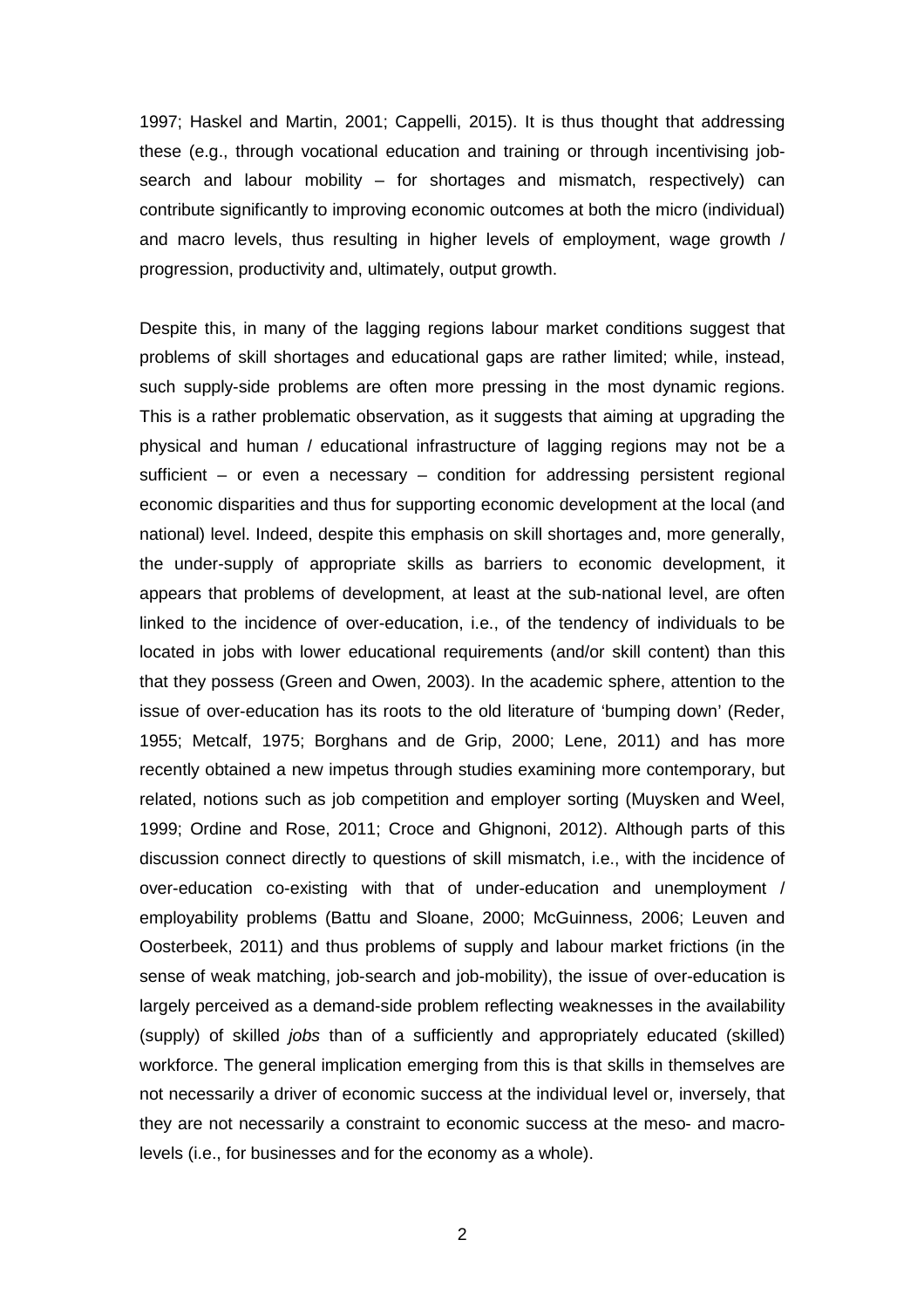This paper examines the extent of over-education, and its spatial variation, across the Greek regions as a means for measuring the degree to which problems of economic performance in the lagging regions of the country may be linked to skill shortages – and, in this sense, perceived supply-side problems having to do with the under-supply of skills (as measured by educational qualifications). Interestingly, although measured levels of over-education – across a variety of candidate measures – appear to be rather disparate across space, no particular spatial pattern is found (either in terms of spatial heterogeneity or in terms of spatial association). Instead, the incidence of over-education is found to be rather systematically associated to three key parameters: urban agglomeration (metropolitan areas), a history of depressed demand (in the form of past unemployment), and, inversely, regional incomes – especially so in times of heightened economic slack. This suggests that the distribution of 'excess' skills across space (and thus also the distribution of skill shortages) is linked more to differences in demand-side conditions (unemployment, regional incomes) and perhaps to wider issues of economic structure. It follows that over-education, at least in the Greek case, is more an issue of quality in the supply of jobs than of the composition of the supply of skills (in the sense of mismatch). In policy terms the implication is that measures aiming at the upgrading of lagging regions should rely more on the labour-demand side and in particular on incentives and strategies to diversify and modernise the economic base of these regions. But as such processes of diversification have a long-run horizon, it is perhaps possible that, paradoxically, a regional upgrading strategy may also involve elements of "educational down-grading", as a means for improving the matching between the local skills supply and the skill-mix of local labour demand.

### **The measurement of over-education**

As noted already, it is generally believed that investment in education and skills upgrading are significant components in a strategy for regional (and national) economic development. In particular economic contexts, however, such as that of Greece but also perhaps more generally that of the less developed economies of the European periphery (e.g., parts of Central Eastern Europe and the Balkans), this assertion seems somewhat less unproblematic. Like the former communist states in Europe, Greece has a rather high stock of educated workers, as is manifested both by absolute measures (e.g., average years of schooling or percentage of tertiaryeducation degree-holders) and by evidence on the size of returns to education and the intensity of employment sorting on the basis of education. Indeed, returns to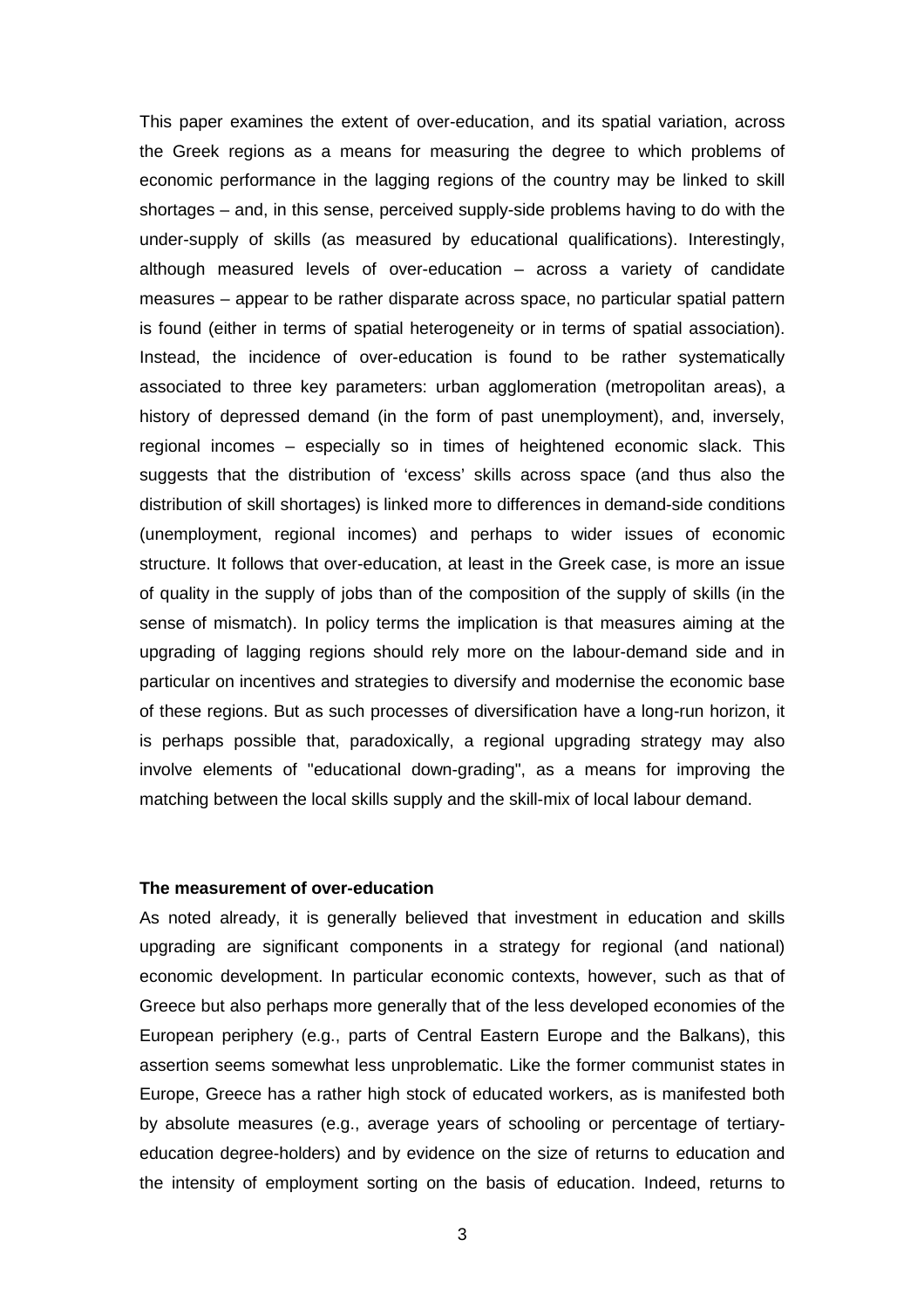education in Greece appear to be significantly lower than in other countries (Lopez-Bazo et al, 2015; Christopoulou and Monastiriotis, 2015), while also low are the employment probabilities associated to additional years of schooling (Monastiriotis and Martelli, 2014). This suggests that education, at least in its formal sense, is not in short supply – or, not too intensively sought after – in the country.

Anecdotally, it appears that an inverse problem, of over-education, is quite prevalent: a sizeable part of the workforce is "matched" to jobs with significantly lower educational requirements relative to the educational qualifications possessed by those workers. Of course, establishing this beyond the anecdotal level is anything but straightforward. Indeed, the literature on over-education addresses to great extent the conceptual and empirical challenges with regard to measuring over-education and, importantly, establishing a link between education and marketable skills or, in other words, between over-education and over-skilling (Green and McIntosh, 2007; Robst, 2008; Chevalier and Lindley, 2009).

Generally, there are two approaches to measuring over-education in the literature (McGuinnes, 2006). One concerns subjective measures, whereby individuals are asked to assess their status (overeducated or not) either in general or in relation to (what they perceive to be) the minimum educational/skill requirements of their job. The other concerns so-called 'objective' measures, which rely on statistical or expert information to derive a set of minimum educational requirements (per job or, more typically, per detailed occupational group). Expert information (the so-called 'job analysts approach') is sometimes organised into classification systems – for example, the USA Directory of Occupational Titles – but the relevance and usefulness of these across contexts (countries) and over time is, by nature, limited. Alternatively, and more easily in practical terms, the statistical approach (known as the 'objective mean approach') relies on actual case-specific data (e.g., from workforce surveys) from which it derives a within-sample estimation of the 'average' level of schooling in each occupation and thus of occupation-specific measures of the incidence of over-education (share of employees with above-average schooling).

In our analysis we follow the statistical approach to measuring over-education, given the lack of any alternative information, either 'subjective' (i.e., employee surveys directly asking questions on over-education) or 'objective' (i.e., an existing educational-requirements classification for Greece). Specifically, we use individuallevel data from the Greek Labour Force Survey (for the period 2008-2013), relying in

4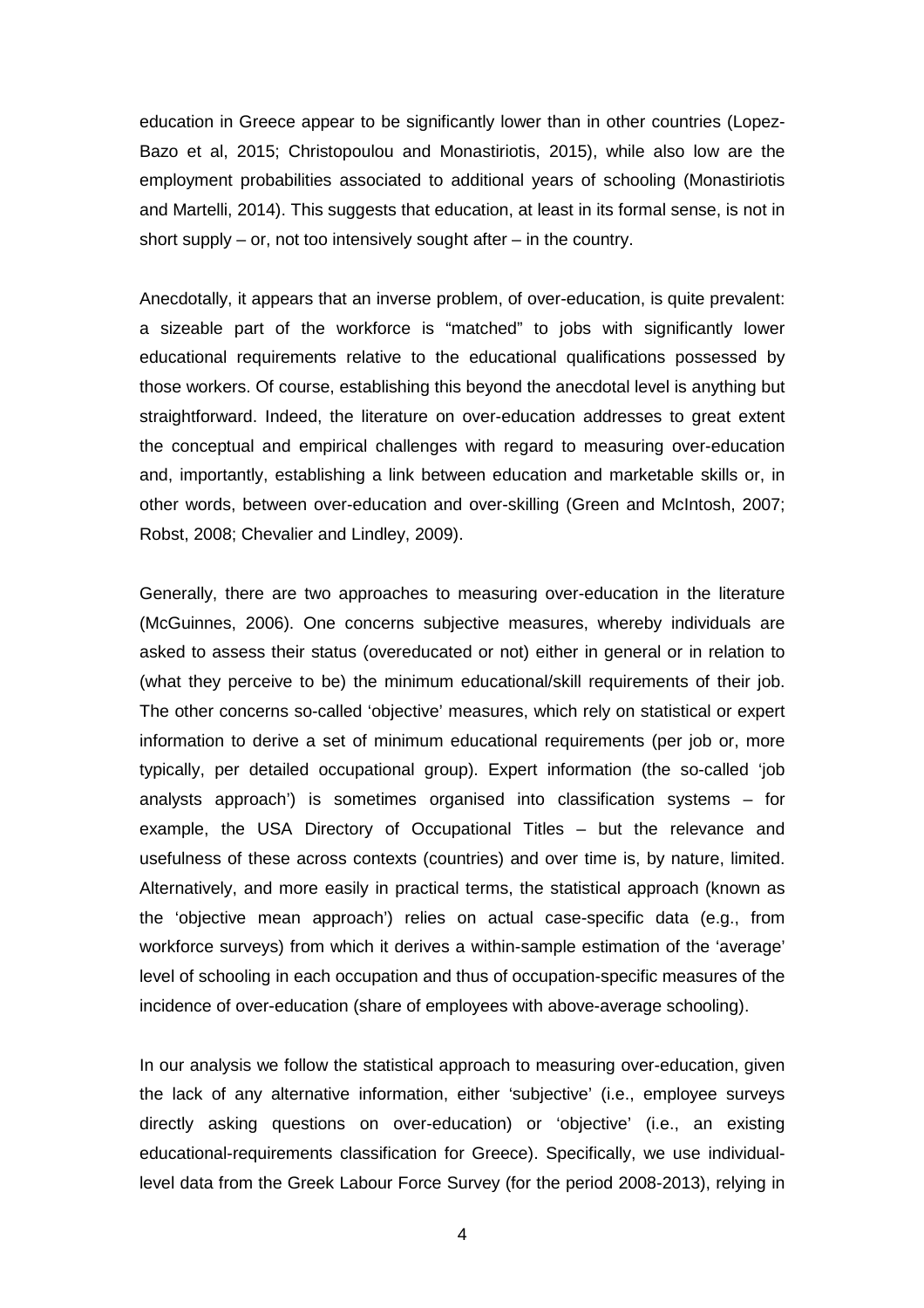particular on the schooling and education information for all people in dependent employment (salary-earners). However, we deviate somewhat from the traditional 'objective mean' approach, as described below. This is because – given the lack of any prior studies on the topic for Greece – we want to get a fuller and more diverse picture about the incidence of over-education ion the country. Thus, we use four alternative 'objective' thresholds for the measurement of over-education: (a) the actual years of schooling corresponding to the value of one standard deviation above the mean of the distribution of schooling in the sample; (b) the actual years of schooling corresponding to 115% of the years of schooling for the median worker (in terms of education) in the sample; (c) the actual years of schooling corresponding to the first quantile (25%) of the distribution of years-of-schooling in the sample; and (d) the level of educational qualification (level of degree; not measured in years) corresponding to the mode of the distribution of educational degrees in the sample. For each of these measures, individuals with above-threshold values obtained the value of one and are thus classified as 'over-educated'.

To derive sufficient detail for our analysis, the groups that we look at are not defined simply in terms of occupations but, instead, are based on combinations of sectors and occupations (sector-occupation groups, using 2-digit sectoral and occupational classifications). This accounts for the fact that educational requirements for any given occupation are not constant across industries, i.e., it allows for example for 'Science and engineering professionals' to face different educational requirements in Manufacturing than in Construction / Civil Engineering. Given our interest in the geographical picture and in particular in the distribution of over-education across space – as well as in its association with some key regional characteristics such as regional incomes and unemployment – we aggregated this data not at the occupation level but rather at the level of regions, using the 15-region classification provided by the Greek Statistical Authorities (13 NUTS-2 regions plus separate information for the two main metropolitan areas of Athens, the Greek capital, and Thessaloniki). Specifically, we expressed the sum of over-educated workers in the region as a share of the total number of employees there, thus deriving a region-specific percentage measure of over-education for each of our sample years. Note that this method produces an aggregate (region/year-specific) measure of over-education which uses different thresholds for employees in different sectors and occupations but uniformly across regions, i.e., it is defined at the national level for any given sector-occupation group.

5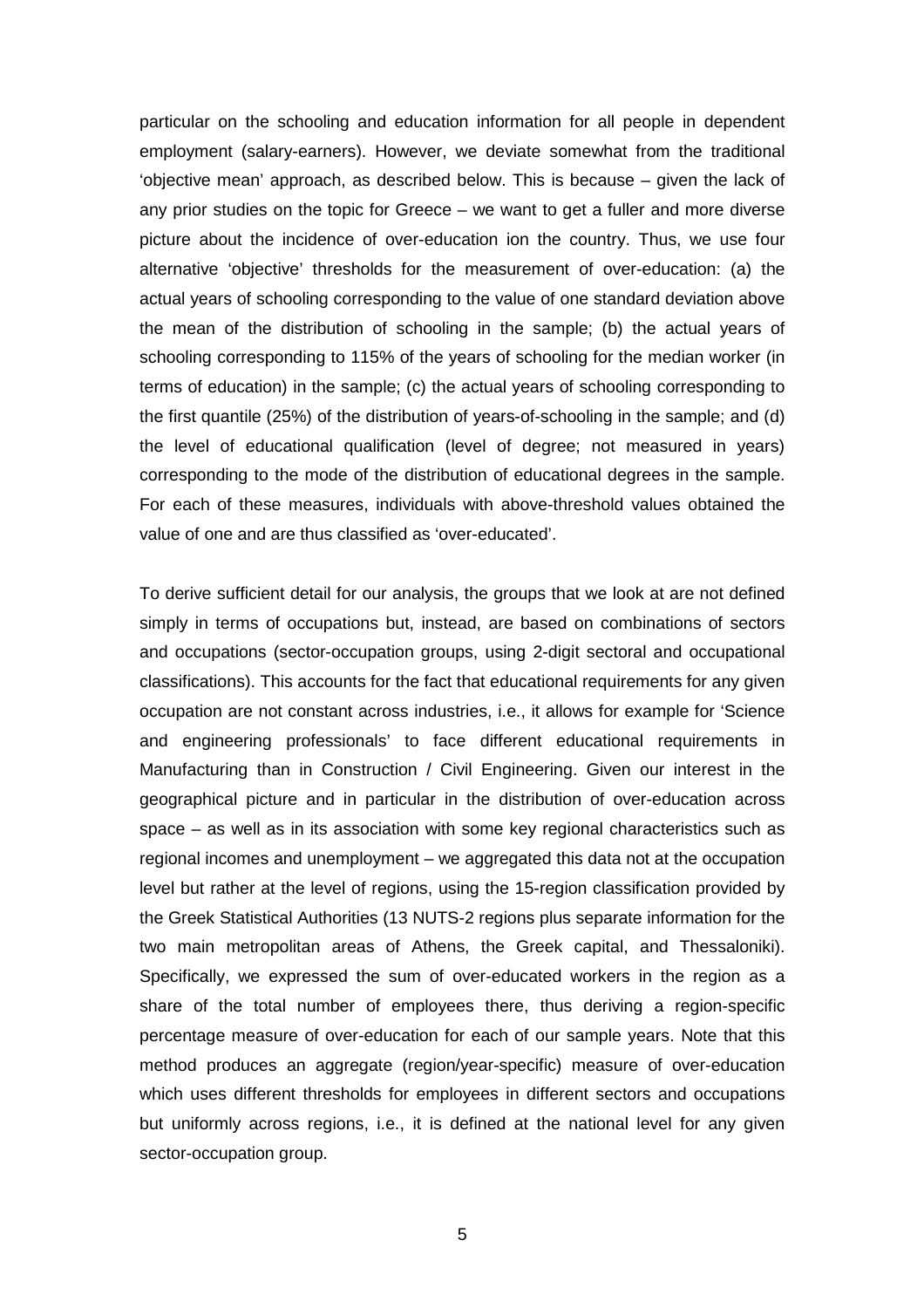Last, we developed this measurement further, in two ways. First, we calculated our four 'over-education' measures (as described above) for three separate reference groups: (a) the full sample (all employees in salaried employment), (b) a restricted sample of young workers (salaried employees aged 16-24), and (c) a restricted sample of 'new hires' (salaried employees with a maximum of 59 months of tenure in their current job). Second, we also produced a measure of 'educational sorting', separate to our measurement of over-education. This is calculated, again at the regional level, as the ratio of the average years of schooling of all dependent (salaried) employees in a region over the average years of schooling of all those who were currently unemployed (out of work but available and actively seeking work) in the region. Geared with this information we proceeded to our empirical analysis, which is presented in section 4, after some further considerations that are presented in the next section.

#### **Considerations for the analysis**

The analysis in this paper has a dual purpose: on the one hand, to provide for the first time for an economy such as Greece a detailed picture of the extent and geographical distribution of over-education in the country; on the other hand, to provide some evidence about the possible link between over-education (and, by the same token, under-education / skill shortages) and key regional characteristics. Specifically, the questions we ask are as follows.

- a. What is the picture of over-education in Greece and how does it vary across groups, across measures, across space and over time?
- b. How does over-education correlate with the levels of development (regional incomes) and local demand pressures (regional unemployment)?

Given the availability of information for years both prior to and during the Greek crisis, these questions obtain also an important dimension in relation to wider concerns about how sudden slumps / deep recessions may affect the utilisation of and demand for skilled labour, both in general and in relation to less skilled/educated labour (in job-competition / labour substitution terms). By looking at these questions, a number of other important issues are put aside for further research. These include practical/empirical questions such as the key individual determinants of overeducation (i.e., who are the over-educated) and the key effects of over-education at the individual level (e.g., how over-education affects individuals' wages / how it is rewarded); but also wider questions about the functioning of the Greek labour market, and in particular about processes of wage determination with regard to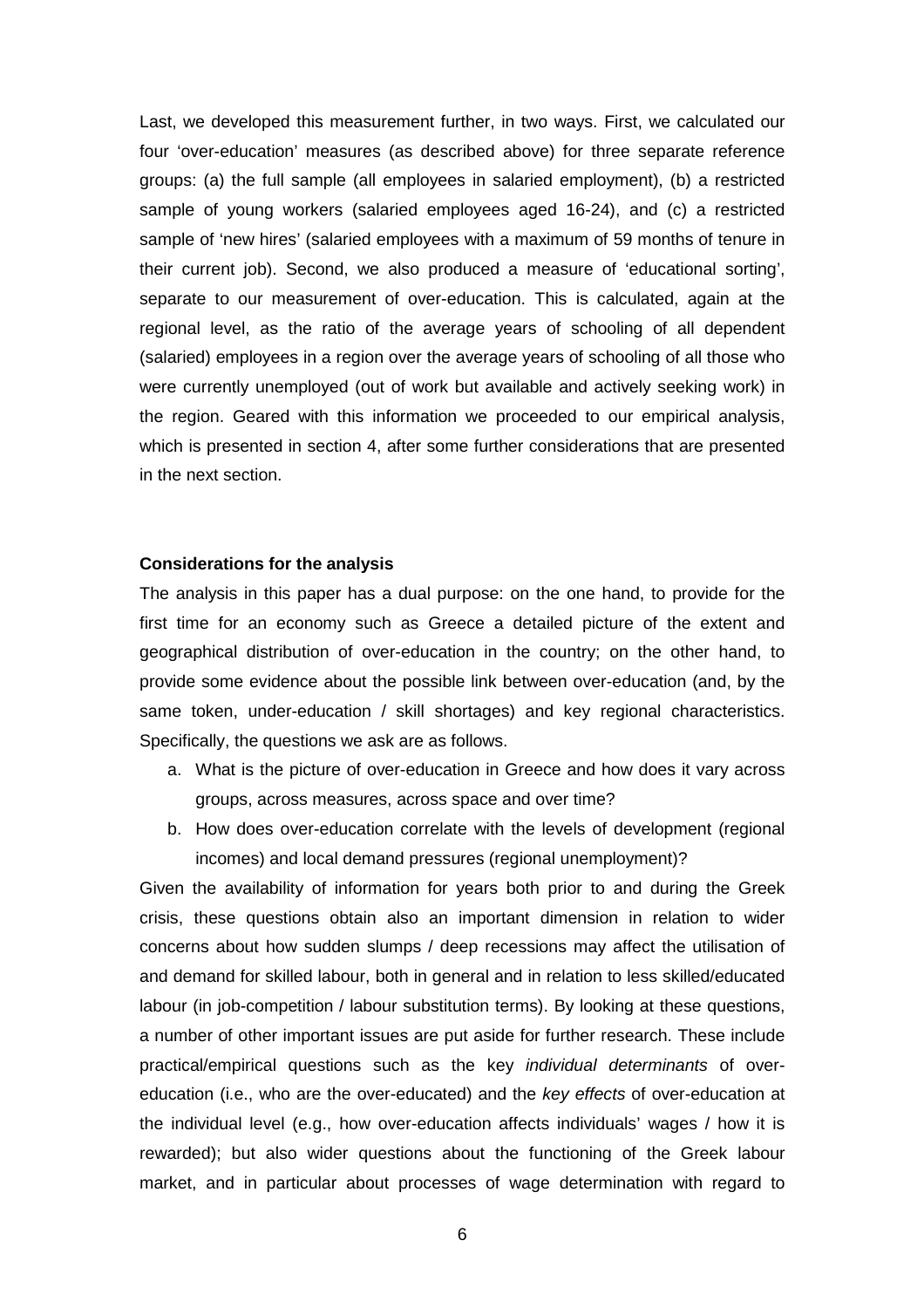equilibrium (e.g., human capital), disequilibrium (e.g., job competition) and institutional (e.g., job assignment) explanations.

Despite this, our analysis here allows us to move beyond pure description (as depicted in points (a) and (b) above) and instead draw some inferences, or at least make some tentative assertions, about key functional characteristics of the Greek labour market and of the regional economies of the country more broadly. To demonstrate this, consider the following. Starting from a spatial equilibrium, regional differences in over-education should reflect (permanent) differences in amenities or sector-occupation structures, i.e., be a result of differences across workers with different educational qualifications in their preferences for specific amenities or be simply a compositional issue, whereby over-education is higher in regions that specialise in sectors/occupations with higher rates of over-education. However, in cases with weak regional equilibration mechanisms, such as that of Greece (Monastiriotis and Martelli, 2014), regional differences in the extent of over-education will necessarily reflect additionally differences in pressures of demand and job quality across space. Not only that, but the particular associations that over-education may reveal across space with other regional characteristics (even at the descriptive level) will inform us about the labour market processes characterising the regional economies in the country. In particular:

- If over-education is found to be *higher* in high-unemployment regions, then its incidence would be consistent with one or both of the 'employment sorting' (i.e., selectivity by firms) and 'bumping down' (i.e., relationally, between competing employees) hypotheses, and should thus be taken to reflect a higher or lower intensity of (labour) demand problems in these regions.
- If over-education is found to be *lower* in high-unemployment regions, then its incidence would rather be more reflective of some sort of supply-side problems in these economy, in the sense that it would indicate an inclination of unemployed people to 'wait' (wait unemployment) and/or a quality level of labour supply (in terms of skills) which may be below admissible levels of employability.

Similarly,

If over-education is found to be higher in *high-income* regions, this could be taken as an indication that agglomeration forces (e.g., Marshallian labour market pooling) operate well in the more advanced geographical areas, while the less advanced areas (low-income regions) are characterise by skill shortages / under-supply).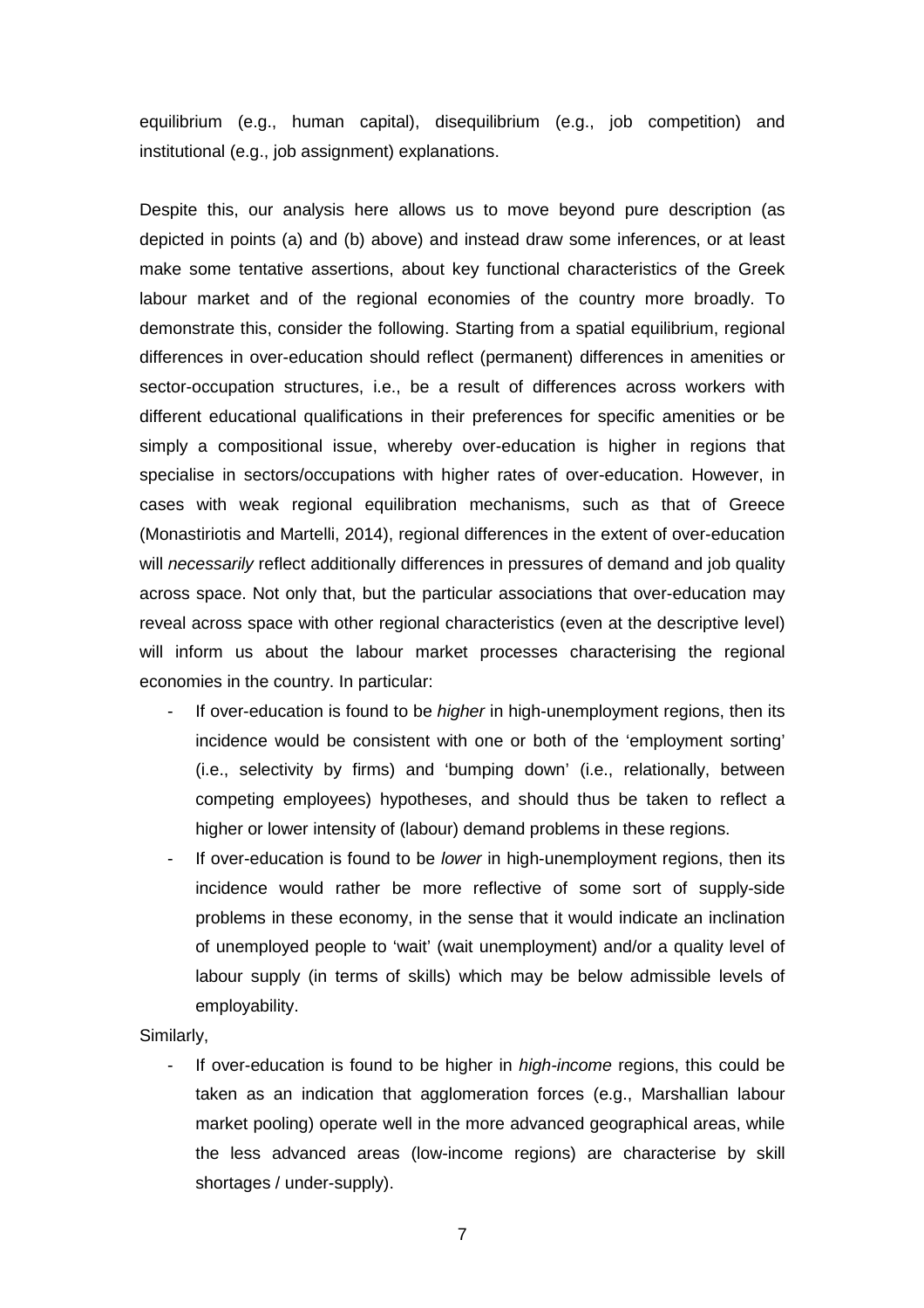If, in turn, over-education is found to be higher in *low-income* regions, then this would be rather indicative of job-quality (and thus demand-side) problems in the less advanced areas, combined with a more effective (job-)matching in the more advanced areas.

Although the evidence provided from the empirical analysis of this paper does not allow for a definitive identification of any of the above processes, as mentioned already it may well be providing information that will be indicative of these processes. On the whole, the evidence could provide a first indication as to whether problems of regional development and convergence are of a demand or supply nature (i.e., related to weak job quality versus low quality of the supplied skills). The same applies to the case of conclusions that can be drawn in relation to the effects of the crisis. For example, one could reasonably anticipate that in times of crisis over-education will increase due to sorting / bumping down and reduced 'pickiness' (wait unemployment): in those cases, the education levels of the unemployed will also decline relative to those of the employees (those in salaried employment). Our descriptive investigation allows us to examine directly whether these expectations are consistent with the data.

## **Empirical results**

As indicted above, a first step into our analysis is the examination of the extent of over-education. We present a picture of this, at the national level (average across regions) across our four measures of over-education and for different reference groups as well as for the two years before and at the peak of the crisis 2008 and 2013, respectively), in the two panels of Table 1.

As can be seen – and as should be expected, given the differences in definitions – there is significant variation in the revealed extent of over-education across measures. Even by the most conservative measures, however, at least one in ten employees appear to work on jobs with educational requirements well below their qualifications. Importantly, and counter to our expectations, the intensity of overeducation has not increased with the crisis. Although this may seem counter-intuitive, it should be noted that this may simply be an artefact of our 'objective' measurement of over-education: if read in this prism, the result simply shows that average / median educational qualification levels increased everywhere for those staying in employment and thus the share of those with above-threshold qualifications fell.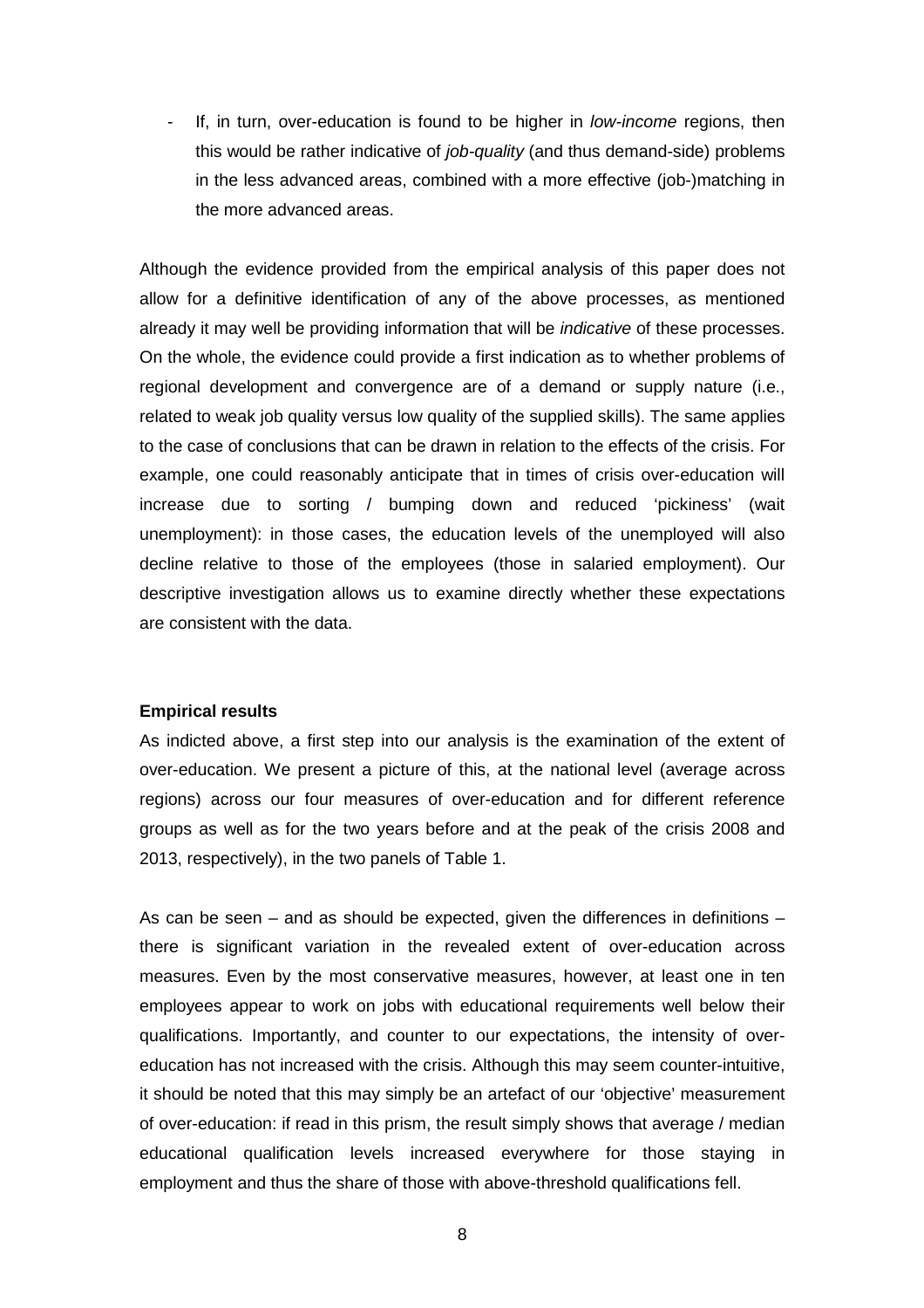| <b>Measure</b><br>2008                     | All<br>employees | <b>New hires</b><br>(<5 years) | Young<br>workers |
|--------------------------------------------|------------------|--------------------------------|------------------|
| <b>Average</b>                             | 13.0%            | 12.3%                          | 10.6%            |
| (mean plus one s.d.)                       |                  |                                |                  |
| <b>Median</b>                              | 20.9%            | 18.5%                          | 15.2%            |
| (15% above the median)                     |                  |                                |                  |
| <b>Quantile</b>                            | 49.9%            | 49.3%                          | 41.6%            |
| (above 25% of distribution)                |                  |                                |                  |
| <b>Mode</b>                                | 16.7%            | 15.8%                          | 15.9%            |
| (those above the mode degree)              |                  |                                |                  |
|                                            |                  |                                |                  |
| <b>Measure</b>                             | All              | <b>New hires</b>               | Young            |
| 2013                                       | employees        | (<5 years)                     | workers          |
| <b>Average</b>                             |                  |                                |                  |
| (mean plus one s.d.)                       | 11.9%            | 10.2%                          | 8.3%             |
| <b>Median</b>                              |                  |                                |                  |
| (15% above the median)                     | 19.2%            | 21.1%                          | 18.4%            |
| <b>Quantile</b>                            |                  |                                |                  |
| (above 25% of distribution)<br><b>Mode</b> | 43.2%            | 43.9%                          | 38.2%            |

## **Table 1. Levels of over-education in Greece**

Source: author's elaboration of Greek LFS data

It is also important to note the relatively small differences in measured overeducation observed for difference reference groups. Intuitively, one would expect that over-education would appear higher when measured across the full population, as older workers in any given occupation will naturally have less education (and perhaps compensate for this through their work experience), artificially lowering the overeducation threshold and thus raising the share of workers that appear over-educated. In this sense, narrowing the sample to only new-hires or to only young workers should lead to lower values for the over-education measures. Although this is indeed the case in our data, the differences in most cases are rather small and, importantly, they are not significantly different between the pre-crisis and crisis periods.

In contrast, differences between the pre-crisis and crisis periods are more evident in the geography of over-education (across regions). As is shown in Figure 1, the share of over-educated workers in 2008 was highest in the two metropolitan regions of Athens and Thessoliniki and in a north-south axis running across these. By 2013 this geography had changed significantly: while the two metropolitan areas remained the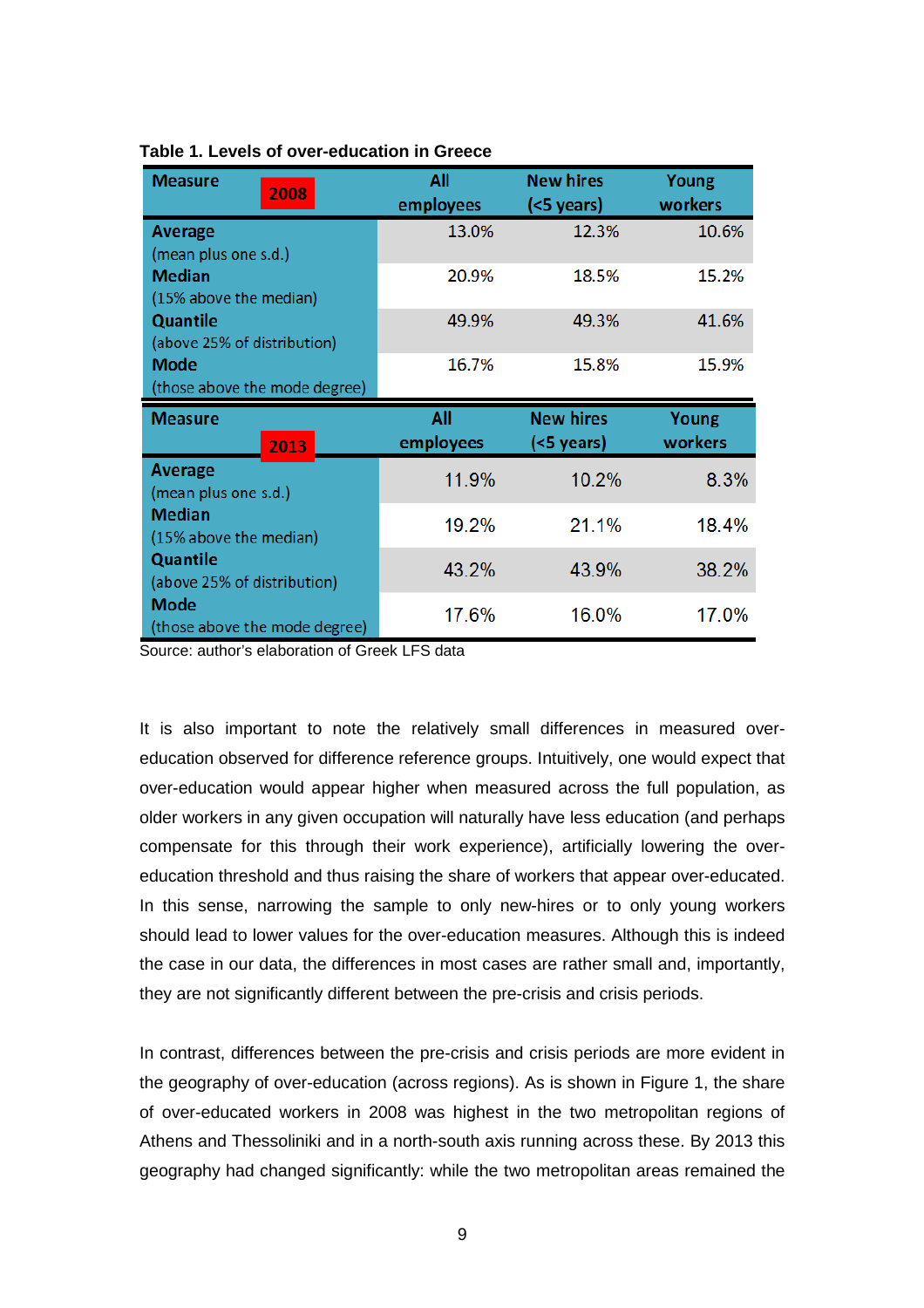ones with the highest share of over-education, other regions emerged, both in the eastern and the western parts of the country, where over-education became more prevalent.



**Figure 1. The geography of over-education in Greece**

Note: Share 'over-educated' (> +1sd of mean), all employees, 2008 and 2013. Source: author's elaboration of Greek LFS data.

**Figure 2. Over-education and unemployment** 



Note: Share 'over-educated' (> +1sd of mean), all employees, 2008 and 2013. Source: author's elaboration of Greek LFS data.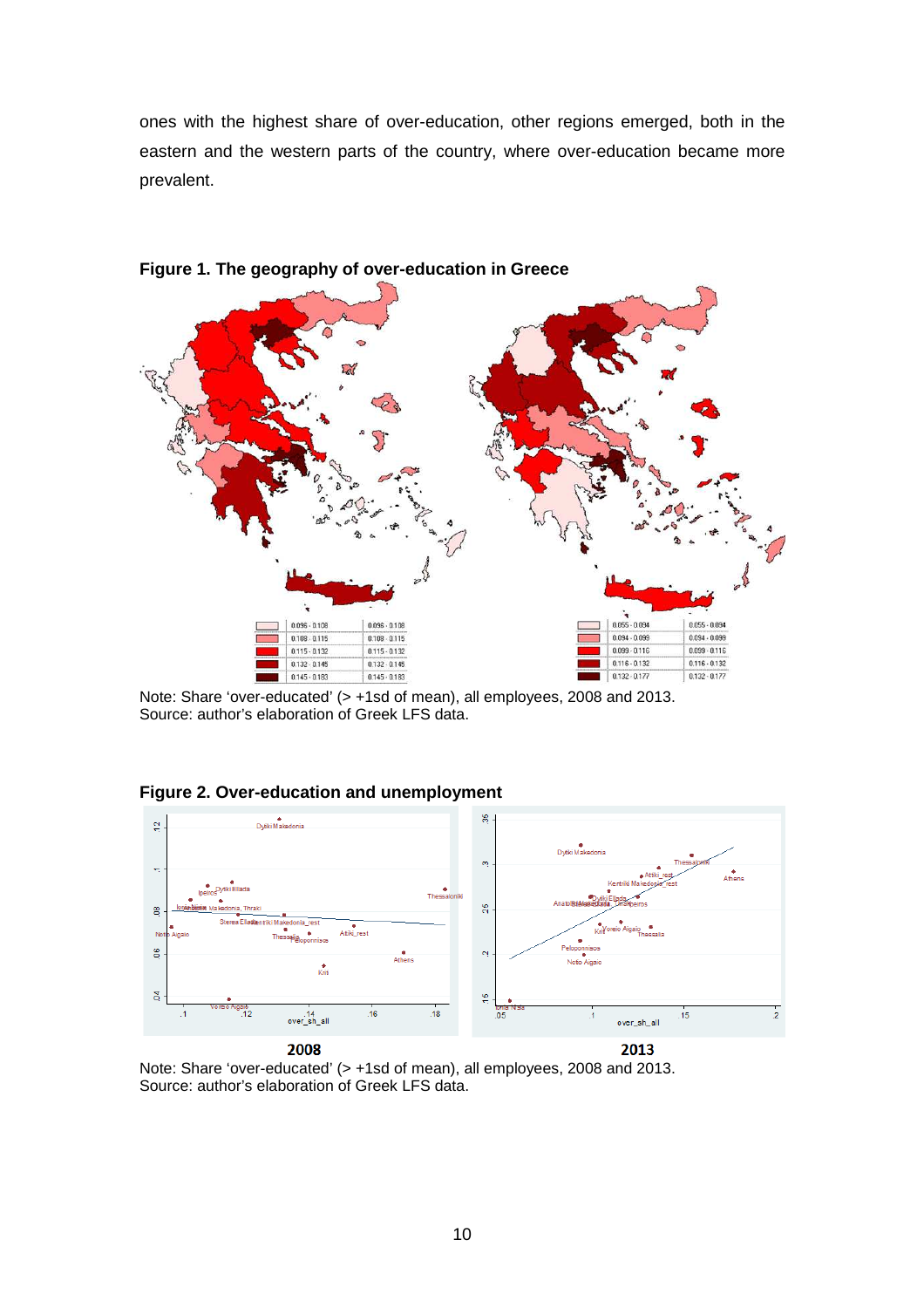These spatial variations, and their changes between periods, leads us to the next issue, concerning the relationship between over-education and regional economic performance indicators / regional characteristics. Figure 2 presents the correlation between over-education and unemployment separately for the two periods. It is interesting to note that in the pre-crisis period this appears to have been mildly negative. In line with our earlier discussion, this would seem to be consistent with a view indicating problems of 'wait' unemployment and employability / labour quality problems – although only to a limited extent, given the weak significance of this relationship in 2008. By 2013, however, this relationship is strongly reversed: overeducation is now clearly higher in high-unemployment regions, i.e., in the regions that were affected most by the crisis. Following our earlier discussion, this appears as clear evidence that the crisis represented a shift from (minor) supply-side problems to significant demand-side constraints: with erupting unemployment, over-education intensified, indicating increased employment sorting and more intense job competition (bumping down).

#### **Conclusions**

This draft is incomplete, as the research that it reports on is still work in progress. A more diverse set of results and a fuller analysis, including spatio-statistical (examining how systematically the incidence of over-education is distributed across space) and econometric (concerning the analysis of the link between over-education, the composition of personal characteristics in each region and various regional/area characteristics, such as unemployment) investigations, will be available in the full draft of the paper. At this stage, however, some preliminary conclusions can be drawn. Our analysis (also from results not reported here) suggests that regional differences in the extent/prevalence of over-education are only weakly 'structured' across space. There is weak spatial dependence both before and after the crisis, even though patterns of dependence appear to shift for some measures between the two periods. Also, there appears to be rather little of a relationship between overeducation and the location/type of regions (North, Rural, Island). The only – but very strong – exception to this has to do with the 'Metropolitan' status, which intuitively would seem to proxy for agglomeration influences. For metropolitan regions, overeducation is well above the national average and has, if anything, intensified with the crisis. Besides these geographical patterns, over-education appears to be on the whole: positively associated with levels of human capital; negatively associated with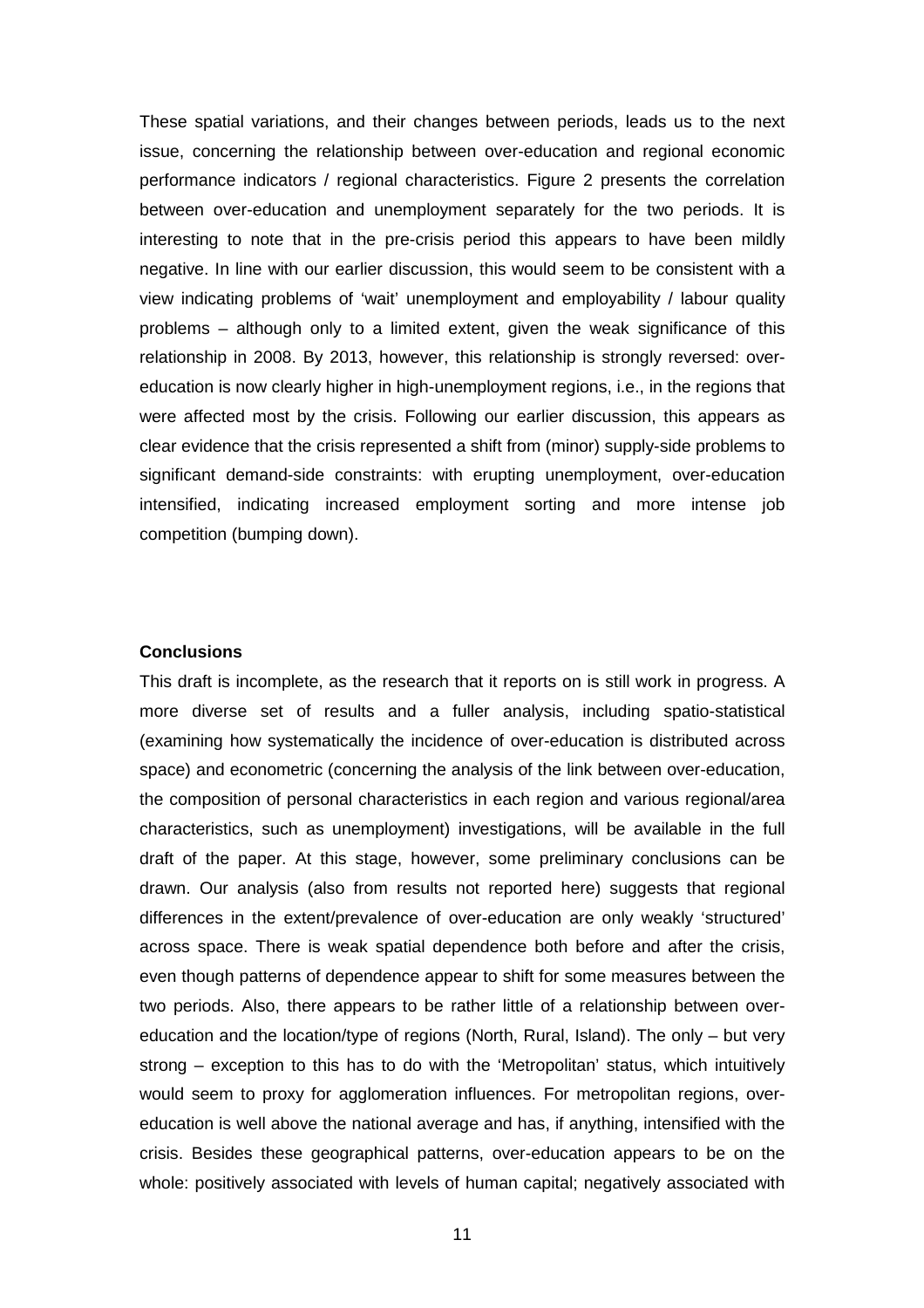regional incomes (outside the metro-areas); and positively associated with unemployment (but only in the crisis). These findings point largely towards explanations of regional backwardness that have to do more with problems of labour demand, and in particular job-quality, which may be creating conditions of job competition (and thus occupational downgrading) especially in recessionary periods. This in turn suggests that addressing problems of (regional) economic development and backwardness – at least in the particular context of Greece – requires a different strategy than a predominant focus on education and skills upgrading for the existing labour force. Perhaps one ingredient of this strategy may have to do with improving labour mobility, both across space (regions) and more generally. But another important ingredient will undoubtedly entail concerted efforts to uplift the quality of jobs that are on offer in the lagging-behind regions.